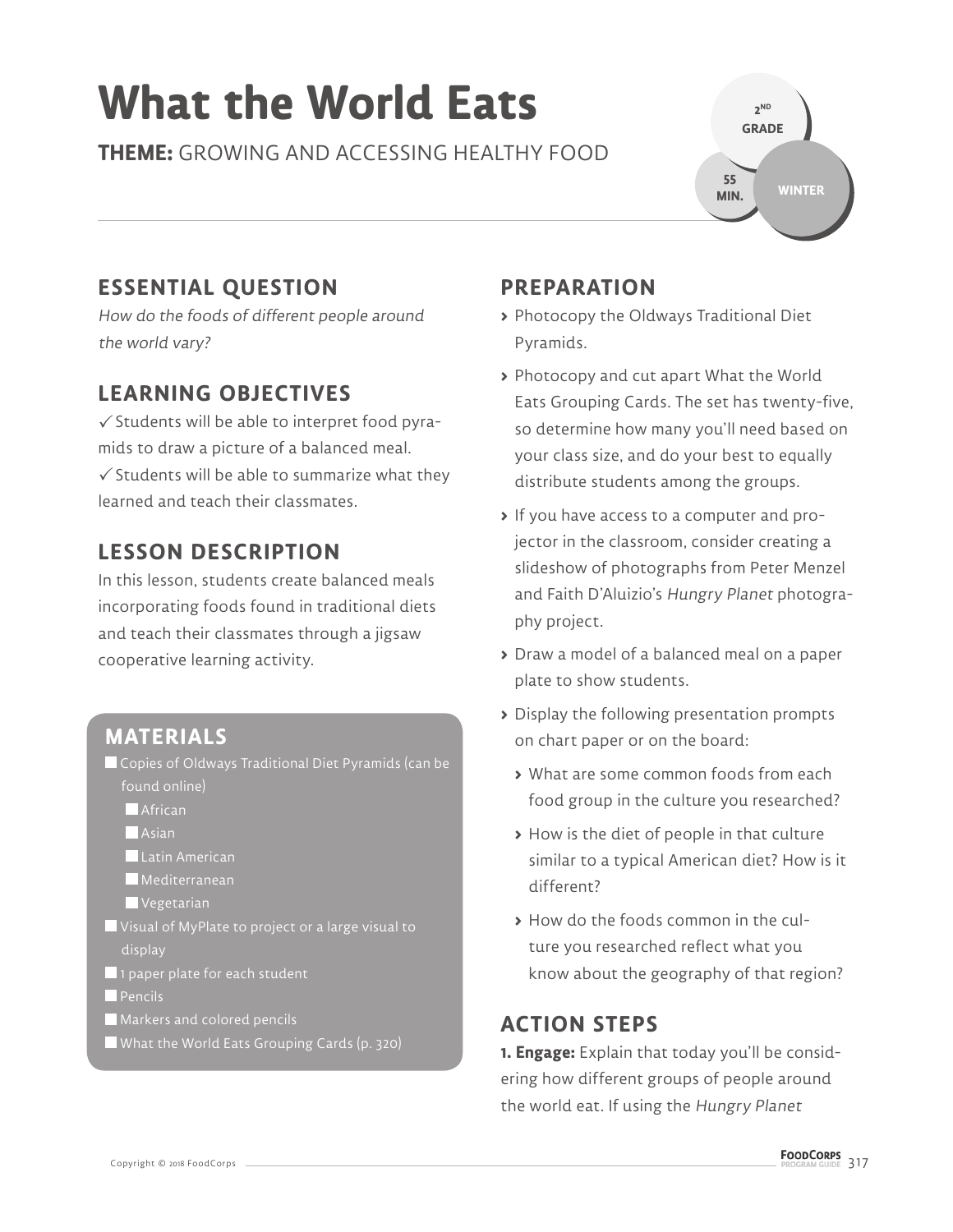images, explain to students that the photographers traveled the world and asked families to show what they eat in a given week. Show students the slideshow, and ask them to make observations about what is similar and what is different about the different families' diets. You might have students number a piece of paper and, for each slide, write their observation in a couple words. Remind students to be respectful of food customs that may be different from what they're used to. In other words, remind students, Don't yuck my yum! **(5 min.)**

**2. Discussing:** Ask, What foods would we include in the slideshow to highlight the foods we like to eat in our community? Have students discuss with partners and then share as a class. **(5 min.)**

**3. Reviewing Food Groups:** Show students MyPlate, explaining that this is what school lunch in the United States is based on. Review each food group, asking students to provide examples of each one. **(5 min.)**

**4. Explain the Activity:** Explain to students that MyPlate is just one way of balancing the different food groups to make a healthy meal, and different cultures around the world have different ways of eating healthfully. Say, I'm going to divide the class into five groups that will each study the diet of a different region of the world. As a group, you'll research what a balanced meal looks like, and draw a picture of it on your paper plate. Then you'll go to a new group where each person will share about the diet they studied. Show students your model. **(5 min.)**

**5. Researching (Diet Pyramid) Group:** Pass out What the World Eats Grouping Cards,

and assign different parts of the room to be meeting places for the different groups. Then give each group the Oldways Traditional Diet Pyramid that corresponds to the culture they are researching. Give them about ten minutes during which each student in the group will draw their own balanced meal from that culture, based on the information on the pyramid. Circulate through the room, and ask probing questions to keep groups on track. **(15 min.)**

**6. Sharing (Shape) Group:** Explain that students will now get into new groups based on the shape on their card. Designate spots for each group, and have students bring their plates with them as they switch and get settled into their sharing groups. Sharing groups should have one representative from each Diet Pyramid Group. Explain that each student will have two minutes to tell their sharing group about their balanced meal. Direct their attention to the three focusing questions to guide them in presenting. With your paper plate, model what sharing will look and sound like. You may want to set a two-minute timer, and call out, Switch! to set an efficient pace for students to share. Stop at each group, listening to students sharing, and providing support and encouragement. **(15 min.)**

#### **REFLECTION**

Have students discuss the following questions in small groups, then share with the class: **(5 min.)**

- What did you notice the different regions' diets had in common? What was different?
- How does what we eat in our community compare to the other foods you learned about today?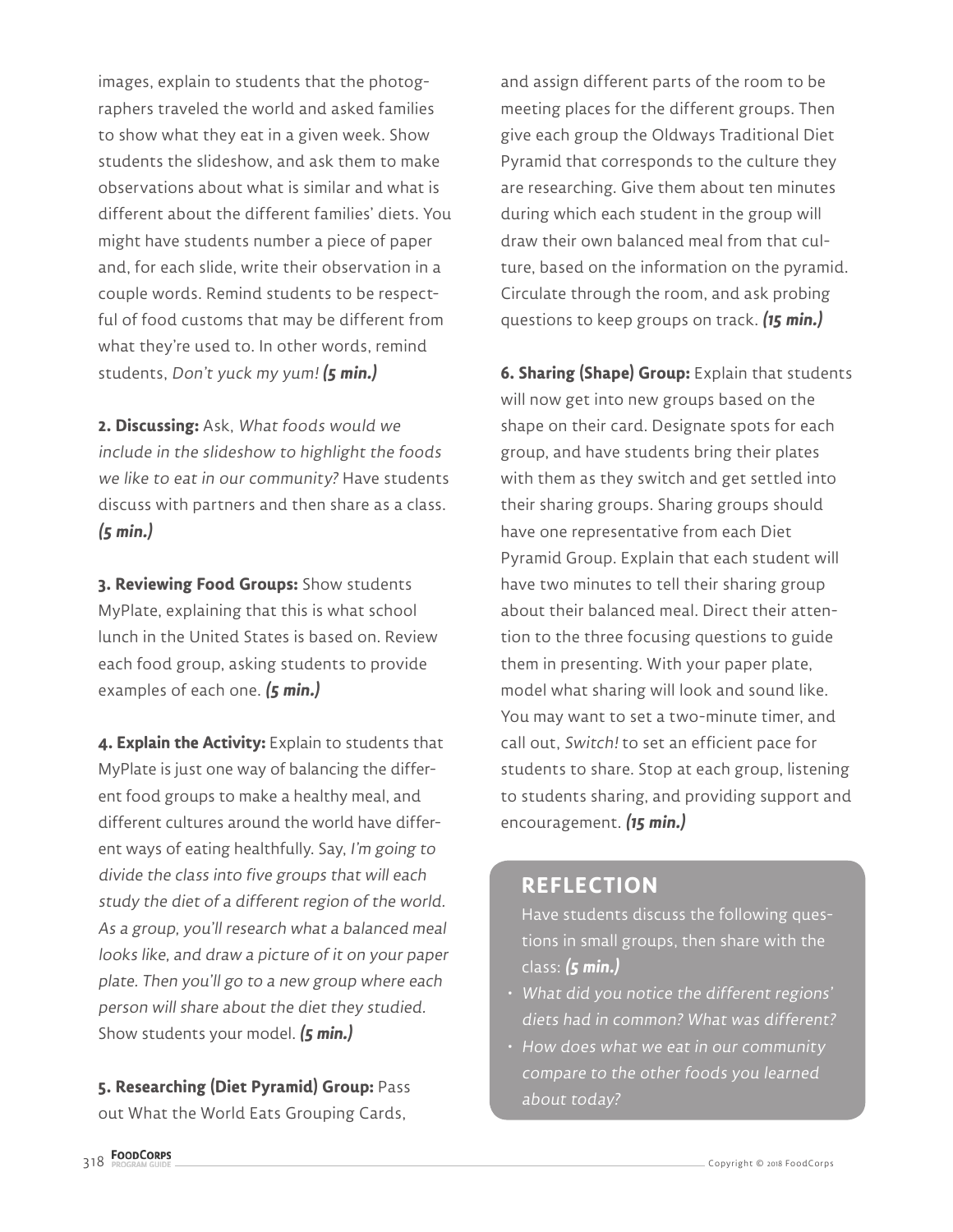- Which meal would you be most excited to eat? Why?
- What strategies did you and your first group use to decide what would make a balanced meal?
- How did it feel to be the "expert" sharing with your shape groups?

## **ADAPTATIONS**

**Extension:** Have students vote on which paper plate meal they'd most like to eat. Then adapt the idea to make the food as a class. This would be a great opportunity to invite in caregivers or other volunteers from the community who know how to cook foods from cultures outside the United States.

# **ACADEMIC CONNECTIONS**

English Language Arts Common Core State **Standards** 

#### **CCSS.ELA-LITERACY.RI.3.5**

Use text features and search tools (e.g., key words, sidebars, hyperlinks) to locate information relevant to a given topic efficiently.